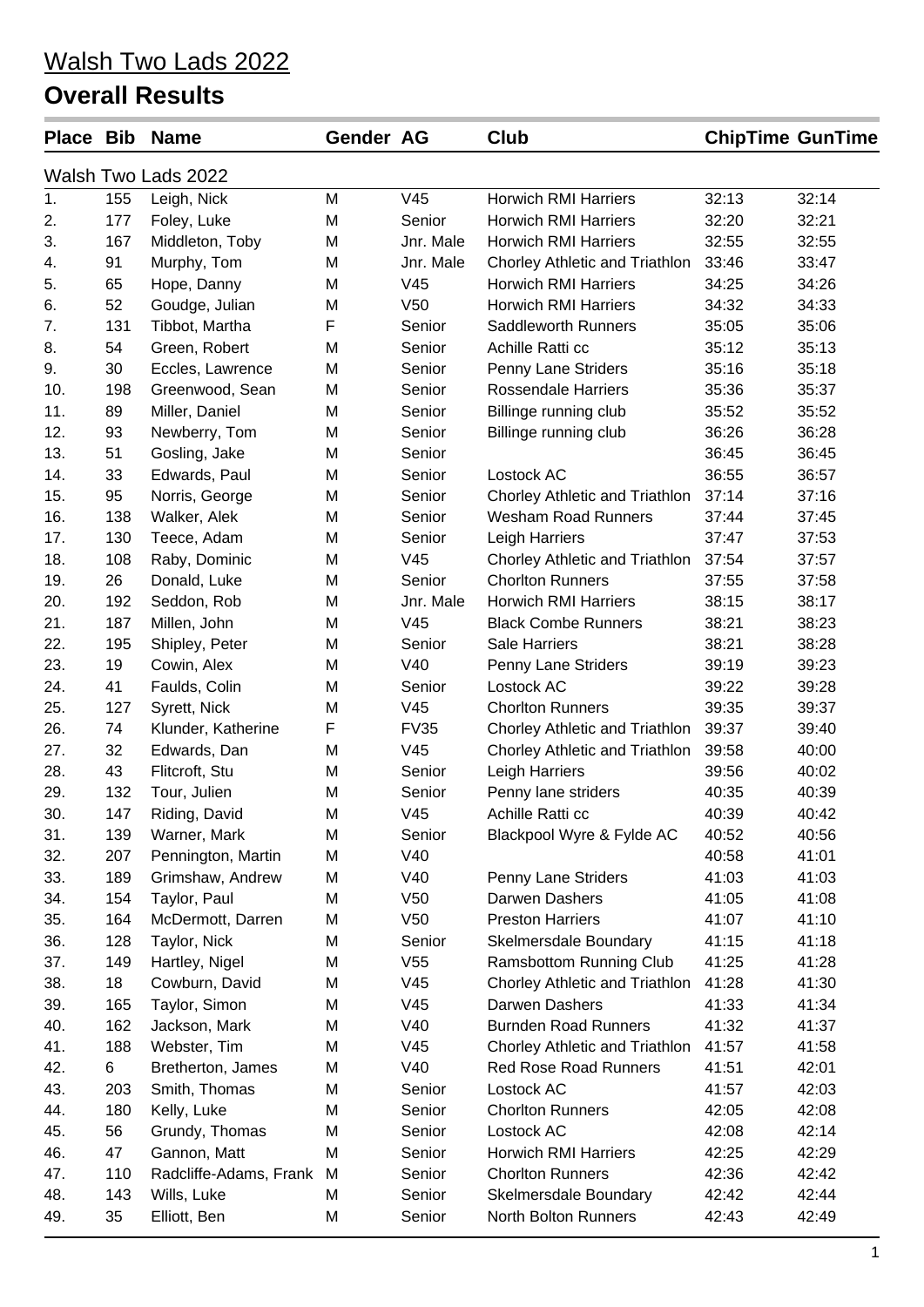| <b>Place</b> | <b>Bib</b>     | <b>Name</b>        | Gender AG |                 | Club                            | <b>ChipTime GunTime</b> |       |
|--------------|----------------|--------------------|-----------|-----------------|---------------------------------|-------------------------|-------|
| 50.          | 185            | McCarthy, Joe      | M         | V <sub>50</sub> | North Endurance                 | 42:45                   | 42:49 |
| 51.          | 107            | Quinn, Martin      | M         | V45             | Chorley Athletic and Triathlon  | 42:54                   | 42:57 |
| 52.          | 186            | Groome, Carl       | M         | V <sub>50</sub> | <b>Wesham Road Runners</b>      | 43:01                   | 43:01 |
| 53.          | 163            | Lancashire, Paul   | M         | V40             | <b>Wesham Road Runners</b>      | 43:01                   | 43:07 |
| 54.          | 28             | Dunn, Stephen      | M         | V45             | Blackpool Wyre & Fylde AC       | 43:32                   | 43:34 |
| 55.          | 125            | Sunter, Jordan     | M         | V60             | Lostock AC                      | 43:32                   | 43:36 |
| 56.          | 153            | Naylor, John       | M         | V40             | <b>Red Rose Road Runners</b>    | 43:42                   | 43:52 |
| 57.          | 104            | Pilling, Paula     | F         | <b>FV45</b>     | Ramsbottom Running Club         | 43:54                   | 43:58 |
| 58.          | 172            | Pilkington, Adrian | M         | V <sub>50</sub> | Chorley Athletic and Triathlon  | 43:59                   | 44:03 |
| 59.          | 36             | Ellithorn, Mark    | M         | V <sub>55</sub> | Chorley Athletic and Triathlon  | 44:02                   | 44:04 |
| 60.          | 57             | Hall, Christopher  | M         | V <sub>50</sub> | Chorley Athletic and Triathlon  | 44:02                   | 44:06 |
| 61.          | 97             | O'Rourke, Michael  | M         | Senior          | Penny Lane Striders             | 44:05                   | 44:07 |
| 62.          | 183            | Myerscough, Steve  | M         | V45             | <b>Wesham Road Runners</b>      | 44:05                   | 44:08 |
| 63.          | 150            | Hill, Andrew       | M         | V <sub>50</sub> | Ramsbottom Running Club         | 44:04                   | 44:12 |
| 64.          | 160            | Ford, Simon        | M         | V45             | Astley & Tyldesley AC           | 44:04                   | 44:14 |
| 65.          | 78             | Lucas, Michael     | M         | Senior          | <b>Bowland Fell Runners</b>     | 44:04                   | 44:15 |
| 66.          | 179            | English, Gary      | M         | V55             | <b>Kirby Milers</b>             | 44:14                   | 44:19 |
| 67.          | 181            | Burke, Robert      | M         | V <sub>55</sub> | <b>Liverpool Running Club</b>   | 44:16                   | 44:21 |
| 68.          | 176            | Rashleigh, Janet   | F         | <b>FV60</b>     | <b>Horwich RMI Harriers</b>     | 44:29                   | 44:31 |
| 69.          | 194            | Davies, Jules      | M         | V <sub>50</sub> | <b>Prestwich Athletics Club</b> | 44:27                   | 44:34 |
| 70.          | 148            | Sale, Samantha     | F         | <b>FV45</b>     | Lostock AC                      | 44:51                   | 44:56 |
| 71.          | 205            | Hodgkinson, Ethan  | M         | Senior          | <b>Red Rose Road Runners</b>    | 44:44                   | 44:57 |
| 72.          | 62             | Heggs, Robert      | M         | V45             | <b>Sale Harriers</b>            | 44:52                   | 45:00 |
| 73.          | 72             | Jones, Simon       | M         | Senior          | Ramsbottom Running Club         | 44:55                   | 45:01 |
| 74.          | 11             | Capponi, Simone    | M         | V45             | <b>Bowland Fell Runners</b>     | 45:04                   | 45:13 |
| 75.          | 24             | Dobbs, Colin       | M         | V45             | Penny Lane Striders             | 45:16                   | 45:23 |
| 76.          | 10             | Livesey, Laura     | F         | <b>FV35</b>     | Chorley Athletic and Triathlon  | 45:20                   | 45:24 |
| 77.          | 196            | Coogan, Callum     | M         | Senior          |                                 | 45:18                   | 45:31 |
| 78.          | 136            | Vidamour, Lenka    | F         | <b>FV40</b>     | Penny Lane Striders             | 45:54                   | 45:59 |
| 79.          | 34             | Edwards, Samantha  | F         | <b>FV35</b>     | <b>Red Rose Road Runners</b>    | 45:59                   | 46:02 |
| 80.          | 123            | Sunter, Albert     | M         | V60             | Lostock AC                      | 46:21                   | 46:26 |
| 81.          | 9              | Butler, Philip     | M         | V <sub>55</sub> | <b>Red Rose Road Runners</b>    | 46:39                   | 46:48 |
| 82.          | 12             | Carney, Peter      | M         | V40             | Skelmersdale Boundary           | 46:53                   | 46:56 |
| 83.          | 23             | DIPPLE, STEPHEN    | M         | V45             | Penny Lane Striders             | 46:59                   | 47:05 |
| 84.          | $\overline{2}$ | Baker, Steve       | M         | V60             | Chorley Athletic and Triathlon  | 47:02                   | 47:08 |
| 85.          | 168            | Foulger, James     | M         | V40             |                                 | 47:08                   | 47:12 |
| 86.          | 90             | Mort, Alison       | F         | <b>FV40</b>     | <b>Horwich RMI Harriers</b>     | 47:07                   | 47:12 |
| 87.          | 182            | Burke, Rebecca     | F         | Senior          | <b>Liverpool Running Club</b>   | 47:07                   | 47:13 |
| 88.          | 204            | Donoghue, Ben      | M         | V40             | <b>Red Rose Road Runners</b>    | 47:09                   | 47:20 |
| 89.          | 173            | Pilkington, Amber  | F         | Jnr.            | Chorley Athletic and Triathlon  | 47:20                   | 47:24 |
| 90.          | 92             | Needham, Janine    | F         | <b>FV45</b>     | <b>Red Rose Road Runners</b>    | 47:26                   | 47:26 |
| 91.          | 79             | Lynch, Terry       | M         | V <sub>50</sub> | Penny Lane Striders             | 47:18                   | 47:27 |
| 92.          | 66             | Howard, Beth       | F         | Senior          | <b>Horwich RMI Harriers</b>     | 48:00                   | 48:06 |
| 93.          | 140            | Watson, Luke       | M         | V <sub>50</sub> | <b>Chorlton Runners</b>         | 47:59                   | 48:08 |
| 94.          | 109            | Raby, Nicola       | F         | <b>FV45</b>     | Chorley Athletic and Triathlon  | 48:09                   | 48:12 |
| 95.          | 17             | Corrie, Dean       | M         | Senior          | <b>Ramsbottom Running Club</b>  | 48:09                   | 48:22 |
| 96.          | 42             | Ferguson, Anne     | F         | <b>FV60</b>     | <b>Burnden</b>                  | 48:22                   | 48:27 |
| 97.          | 44             | Fraser, Alice      | M         | Senior          | Penny Lane Striders             | 48:19                   | 48:28 |
| 98.          | 174            | Beckett, Bill      | M         | V55             | Chorley Athletic and Triathlon  | 48:54                   | 48:59 |
| 99.          | 46             | Galbraith, Lorna   | F         | <b>FV40</b>     | Red Rose Road Runners           | 48:52                   | 49:02 |
|              |                |                    |           |                 |                                 |                         |       |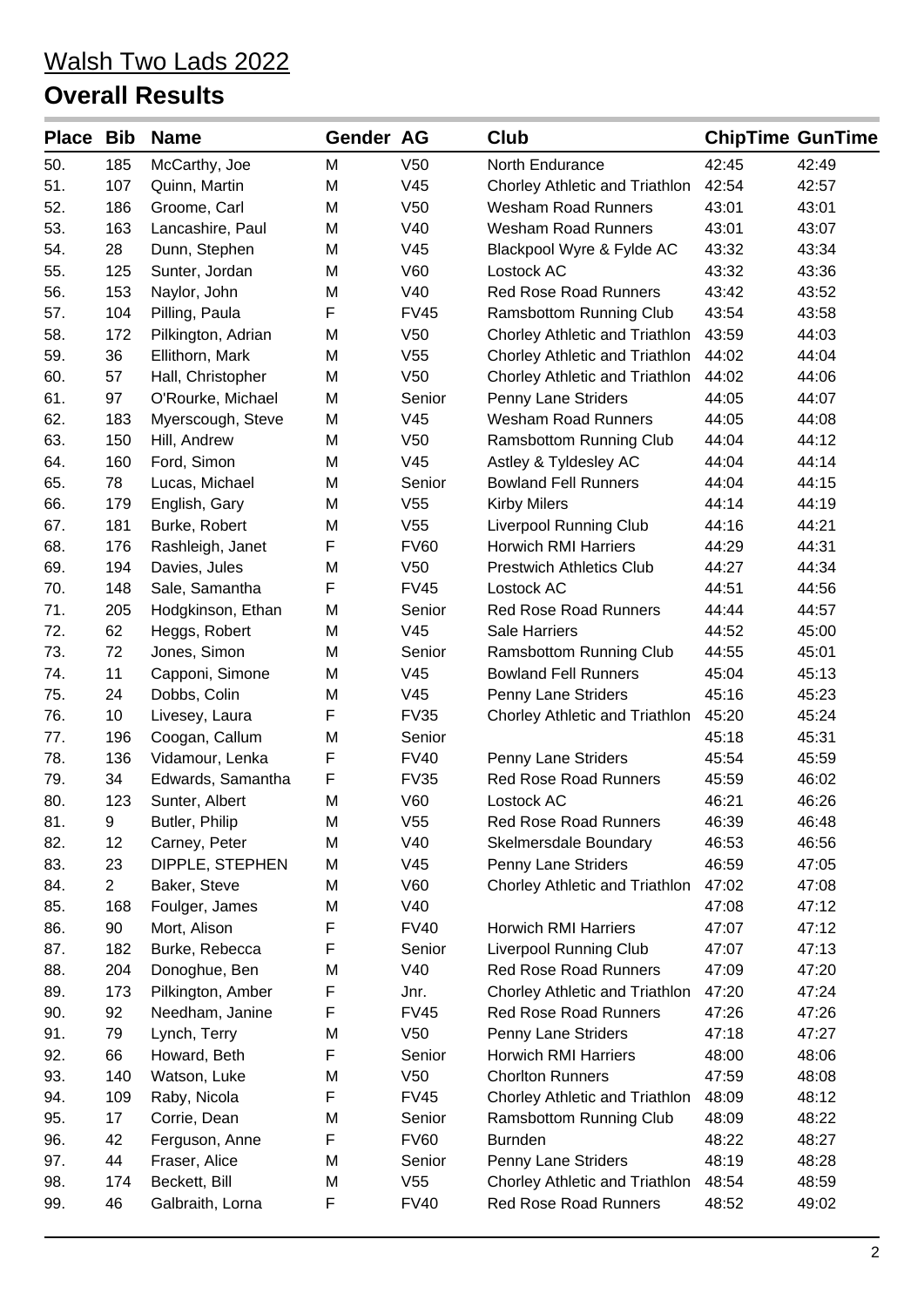| <b>Place Bib</b> |     | <b>Name</b>         | Gender AG |                 | Club                             |       | <b>ChipTime GunTime</b> |
|------------------|-----|---------------------|-----------|-----------------|----------------------------------|-------|-------------------------|
| 100.             | 144 | Myles, Kieran       | M         | V45             | Ramsbottom Running Club          | 49:00 | 49:06                   |
| 101.             | 98  | Owen, David         | M         | V40             | Chorley Athletic and Triathlon   | 49:08 | 49:13                   |
| 102.             | 88  | Miller, Robert      | M         | Senior          | Billinge running club            | 49:05 | 49:13                   |
| 103.             | 119 | Smith, Hayley       | F         | Senior          | Skelmersdale Boundary            | 49:09 | 49:14                   |
| 104.             | 156 | Bradley, Kathryn    | F         | Senior          | Penny Lane Striders              | 49:25 | 49:32                   |
| 105.             | 87  | Meskell, Kate       | F         | Senior          | Saddleworth runners              | 49:33 | 49:39                   |
| 106.             | 151 | Ardill, Rowan       | M         | Senior          | Ramsbottom Running Club          | 49:51 | 49:55                   |
| 107.             | 197 | Greenwood, David    | M         | V60             | <b>Rossendale Harriers</b>       | 49:49 | 49:58                   |
| 108.             | 102 | Perks, Tim          | M         | V45             |                                  | 49:44 | 50:00                   |
| 109.             | 191 | Seddon, Mark        | M         | V60             | <b>Horwich RMI Harriers</b>      | 50:00 | 50:07                   |
| 110.             | 85  | McDermott, Claire   | F         | <b>FV50</b>     | <b>Preston Harriers</b>          | 50:14 | 50:14                   |
| 111.             | 133 | Tracey, Graham      | M         | V <sub>50</sub> | Vegetarian C&AC                  | 50:10 | 50:19                   |
| 112.             | 169 | Davidson, Philip    | M         | V60             | <b>Red Rose Road Runners</b>     | 50:17 | 50:27                   |
| 113.             | 158 | Collier, John       | M         | V65             | <b>Wesham Road Runners</b>       | 50:21 | 50:30                   |
| 114.             | 49  | Gardner, Richard    | M         | V45             | <b>Chorlton Runners</b>          | 50:25 | 50:34                   |
| 115.             | 76  | Leslie, Fiona       | F         | <b>FV55</b>     | <b>Chorlton Runners</b>          | 50:27 | 50:35                   |
| 116.             | 15  | Connolly, Fran      | F         | <b>FV40</b>     | Blackpool Wyre & Fylde AC        | 50:57 | 51:01                   |
| 117.             | 75  | Lawler, Laura       | M         | V <sub>50</sub> | Blackpool Wyre & Fylde AC        | 51:09 | 51:18                   |
| 118.             | 58  | Hancock, Rachel     | F         | <b>FV45</b>     | Lostock AC                       | 51:11 | 51:22                   |
| 119.             | 53  | Graves, Karolina    | F         | <b>FV35</b>     | Skelmersdale Boundary            | 51:20 | 51:25                   |
| 120.             | 103 | Pickering, Darrell  | M         | V <sub>55</sub> | Blackpool Wyre & Fylde AC        | 51:13 | 51:26                   |
| 121.             | 121 | Spafford, Nikki     | F         | Senior          | Skelmersdale Boundary            | 52:19 | 52:24                   |
| 122.             | 106 | Preston, Julia      | F         | <b>FV40</b>     | South Ribble Orienteering        | 52:17 | 52:25                   |
| 123.             | 48  | Gard, Jefferson     | M         | V <sub>50</sub> | Penny lane striders              | 52:50 | 53:04                   |
| 124.             | 152 | Palmer, David       | M         | V <sub>55</sub> |                                  | 52:52 | 53:07                   |
| 125.             | 124 | Sunter, Michele     | F         | <b>FV60</b>     | Lostock AC                       | 53:08 | 53:14                   |
| 126.             | 81  | Markham, Claire     | M         | V45             | Lytham St Anne's RRC             | 53:22 | 53:29                   |
| 127.             | 118 | Smith, Andrea       | F         | <b>FV55</b>     | Blackpool Wyre & Fylde AC        | 53:24 | 53:32                   |
| 128.             | 83  | Mather, Jessica     | F         | Senior          | Billinge running club            | 54:16 | 54:24                   |
| 129.             | 129 | Taylor, Craig       | M         | V45             |                                  | 54:28 | 54:39                   |
| 130.             | 60  | Hardman, Pamela     | F         | <b>FV60</b>     | Lytham St Anne's RRC             | 54:43 | 54:50                   |
| 131.             | 145 | Hamilton, Eddie     | M         | V50             | <b>Red Rose Road Runners</b>     | 54:55 | 55:06                   |
| 132.             | 100 | Pace, Cheryl        | F         | <b>FV40</b>     | Penny Lane Striders              | 55:08 | 55:22                   |
| 133.             | 199 | Jones, Richard      | M         | V45             | Ramsbottom Running Club          | 55:22 | 55:32                   |
| 134.             | 171 | Foley, Chris        | M         | <b>V60</b>      |                                  | 55:17 | 55:34                   |
| 135.             | 116 | Scarr, Simon        | M         | V <sub>55</sub> | Blackpool Wyre & Fylde AC        | 55:37 | 55:42                   |
| 136.             | 63  | Hendry, Michael     | M         | V40             | Chorley Athletic and Triathlon   | 55:39 | 55:48                   |
| 137.             | 55  | Greenlee, hannah    | F         | Senior          | <b>Chorlton Runners</b>          | 55:47 | 55:56                   |
| 138.             | 80  | Macfarlane, Natalie | F         | <b>FV35</b>     | <b>Chorlton Runners</b>          | 55:47 | 55:56                   |
| 139.             | 94  | Nichols-Hogg, lan   | M         | Senior          | Wesham Road Runners              | 55:52 | 56:03                   |
| 140.             | 105 | Plowman, Paula      | F         | <b>FV55</b>     | <b>Red Rose Road Runners</b>     | 56:01 | 56:13                   |
| 141.             | 59  | Hancock, Stephen    | M         | V <sub>55</sub> | Lostock AC                       | 56:03 | 56:18                   |
| 142.             | 112 | Rickwood, Cheryl    | F         | <b>FV40</b>     |                                  | 56:13 | 56:23                   |
| 143.             | 113 | Rolfe, Julia        | F         | <b>FV55</b>     | Lytham St Anne's RRC             | 56:18 | 56:25                   |
| 144.             | 117 | Schofield, Graham   | M         | V65             | Chorley Athletic and Triathlon   | 56:32 | 56:41                   |
| 145.             | 70  | Johnson, Nicola     | F         | <b>FV45</b>     | <b>Parbold Pink Panthers</b>     | 57:34 | 57:45                   |
| 146.             | 178 | Wolfenden, Mark     | M         | V <sub>55</sub> | Ramsbottom Running Club          | 57:44 | 57:55                   |
| 147.             | 25  | Doherty, Karen      | F         | <b>FV45</b>     | Radcliffe AC                     | 58:00 | 58:11                   |
| 148.             | 27  | Duffy, Damian       | M         | V40             |                                  | 58:19 | 58:35                   |
| 149.             | 170 | Howarth, Andrew     | M         | V60             | <b>Clayton-le-Moors Harriers</b> | 58:50 | 59:03                   |
|                  |     |                     |           |                 |                                  |       |                         |